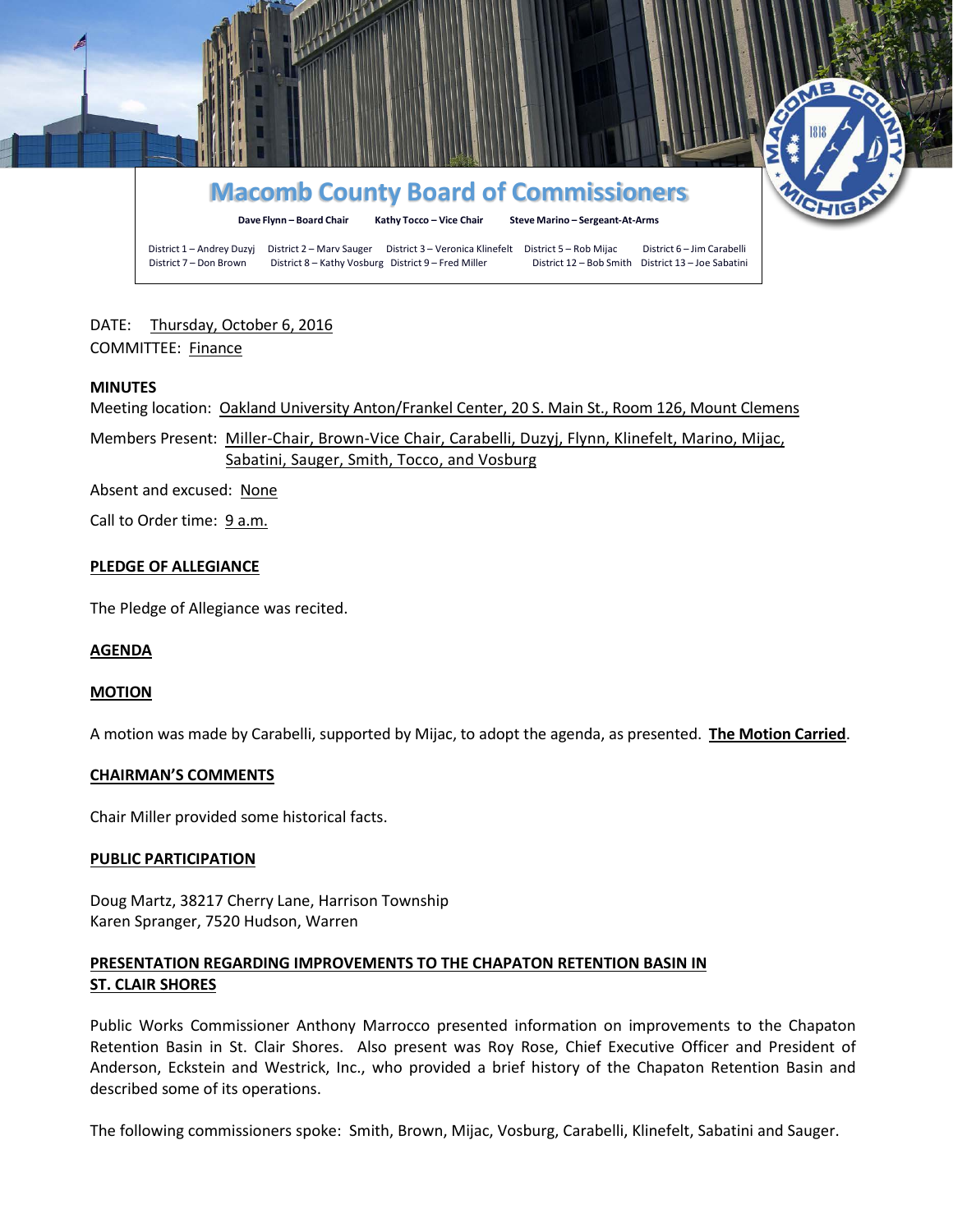# **MOTION**

A motion was made by Tocco, supported by Smith, to receive and file the presentation provided on the Chapaton Retention Basin. **The Motion Carried.**

Chair Miller requesting moving up #8 (Presentation of Proclamation). There were no objections.

# **PRESENTATION OF PROCLAMATION TO THE INTERNATIONAL ACADEMY OF MACOMB**

Board Chair Flynn presented a proclamation commending the International Academy of Macomb (IAM) for achieving high ranking in the 2016 US News and World Report national high school best overall public schools.

Judy Pritchett, Chief Academic Officer from the Macomb Intermediate School District (MISD), accepted the proclamation on behalf of Mike DeVault, Superintendent of the MISD, and their Board of Education. Also present were Eric Sturm, Principal, and Dr. Laura Strong, Dean of Students, from IAM, and Sue Meyer, Director of Early College of Macomb.

# **CONTRACT WITH SEGAL WATERS CONSULTING TO CONDUCT A COUNTY-WIDE CLASSIFICATION AND COMPENSATION STUDY/HUMAN RESOURCES AND LABOR RELATIONS (FOR DISCUSSION ONLY – NO VOTES)**

Director Eric Herppich provided an overview of the components of the county-wide classification and compensation study and the advantages of a classification plan and compensation plan. He outlined the RFP process which resulted in the recommendation of Segal Waters Consulting. Also in attendance was Deputy County Executive Mark Deldin.

The following commissioners spoke: Smith, Klinefelt, Carabelli, Sabatini, Brown, Vosburg, Flynn and Miller.

### **MOTION**

A motion was made by Mijac, supported by Smith, to receive and file the presentation provided on the Countywide Classification and Compensation Study. **The Motion Carried.**

### **RECOMMENDATIONS FROM 10-4-16 GOVERNMENT OPERATIONS COMMITTEE MEETING**

# **Two-Year Agreement Between the Macomb County Executive Office and Governmental Consultant Services, Inc. (GCSI)/County Executive Office**

### **COMMITTEE RECOMMENDATION – MOTION**

A motion was made by Mijac, supported by Vosburg, to recommend that the Board of Commissioners approve a two-year agreement between the Macomb County Executive Office and Governmental Consultant Services, Inc. (GCSI); further, a copy of this Board of Commissioners' action is directed to be delivered forthwith to the Office of the County Executive. **THE MOTION CARRIED.**